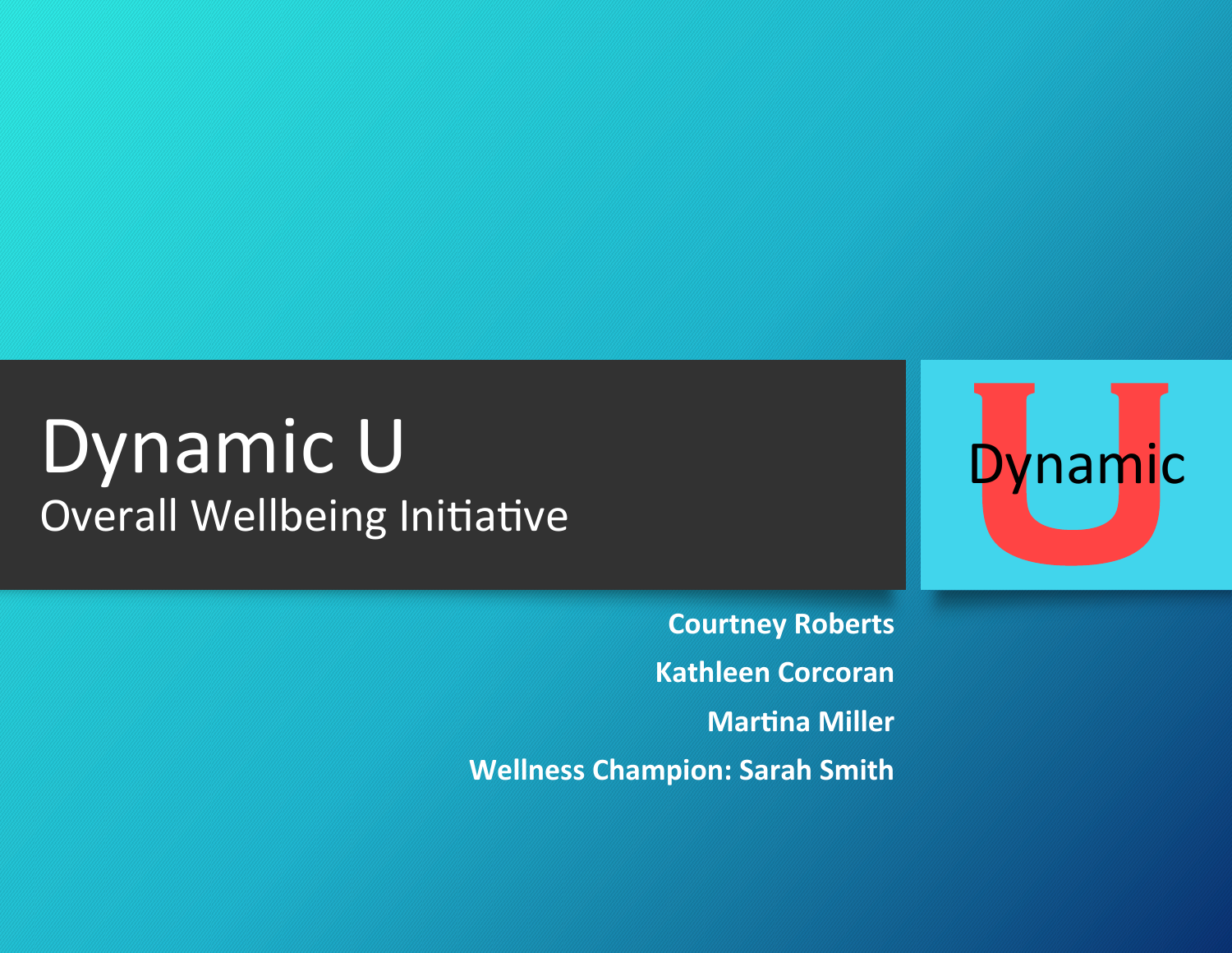## Introduction

## **• Situation**

- -Based on survey results conducted by the wellness coordinator, a need for a comprehensive employee wellness program was determined.
- $-$  The focus of the Dynamic U program is to increase the awareness of monthly topics that are related to the eight dimensions of wellness.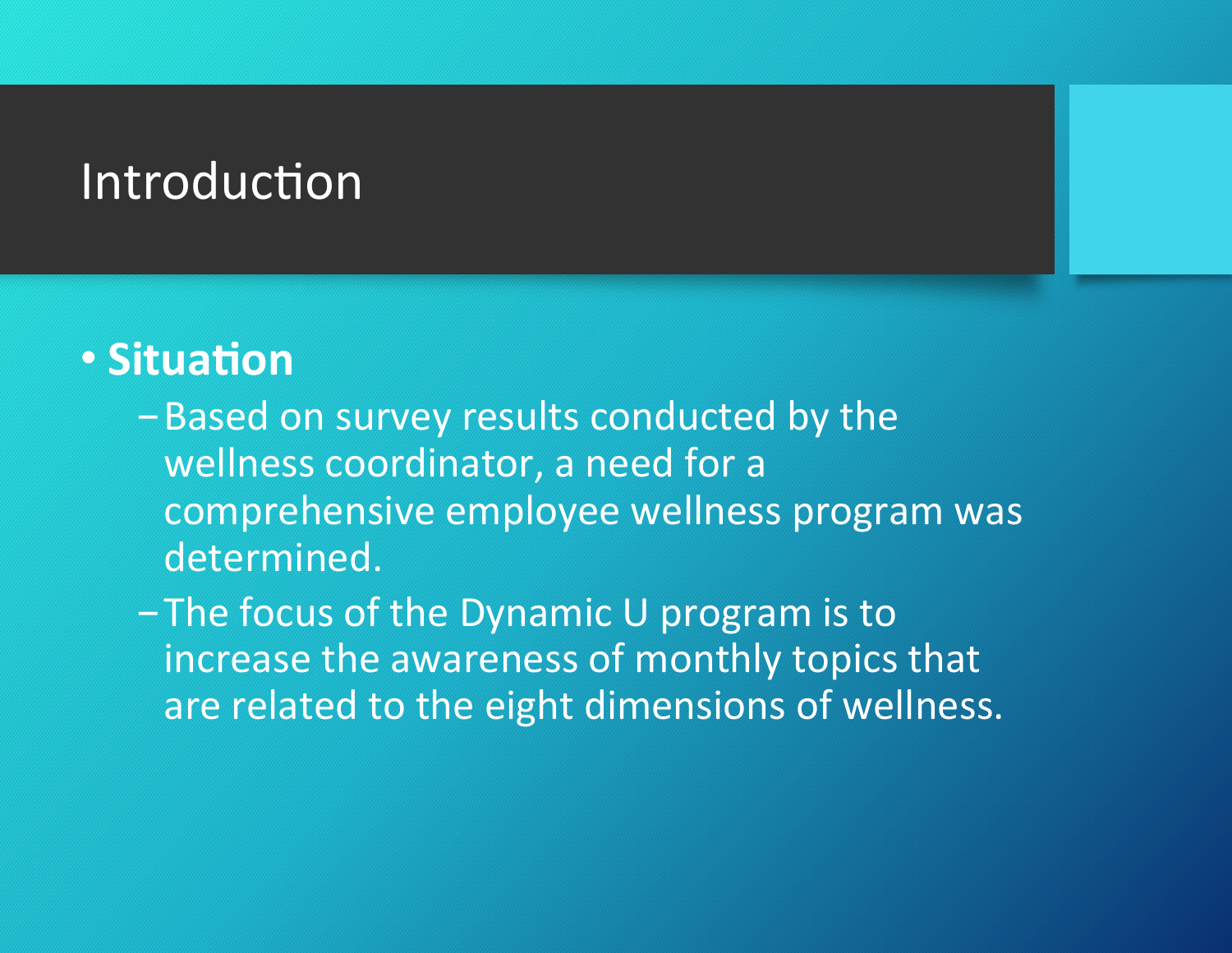## Introduction (Cont.)

## • **Mission**

- The mission of Dynamic U is to foster interest and encourage the employees to expand their current knowledge and awareness of wellness topics.

## • **Vision**

- To create and sustain a healthy professional culture that educates, motivates, and empowers the employees of Muncie Power Products to adopt and maintain a healthy lifestyle that can improve their overall well-being.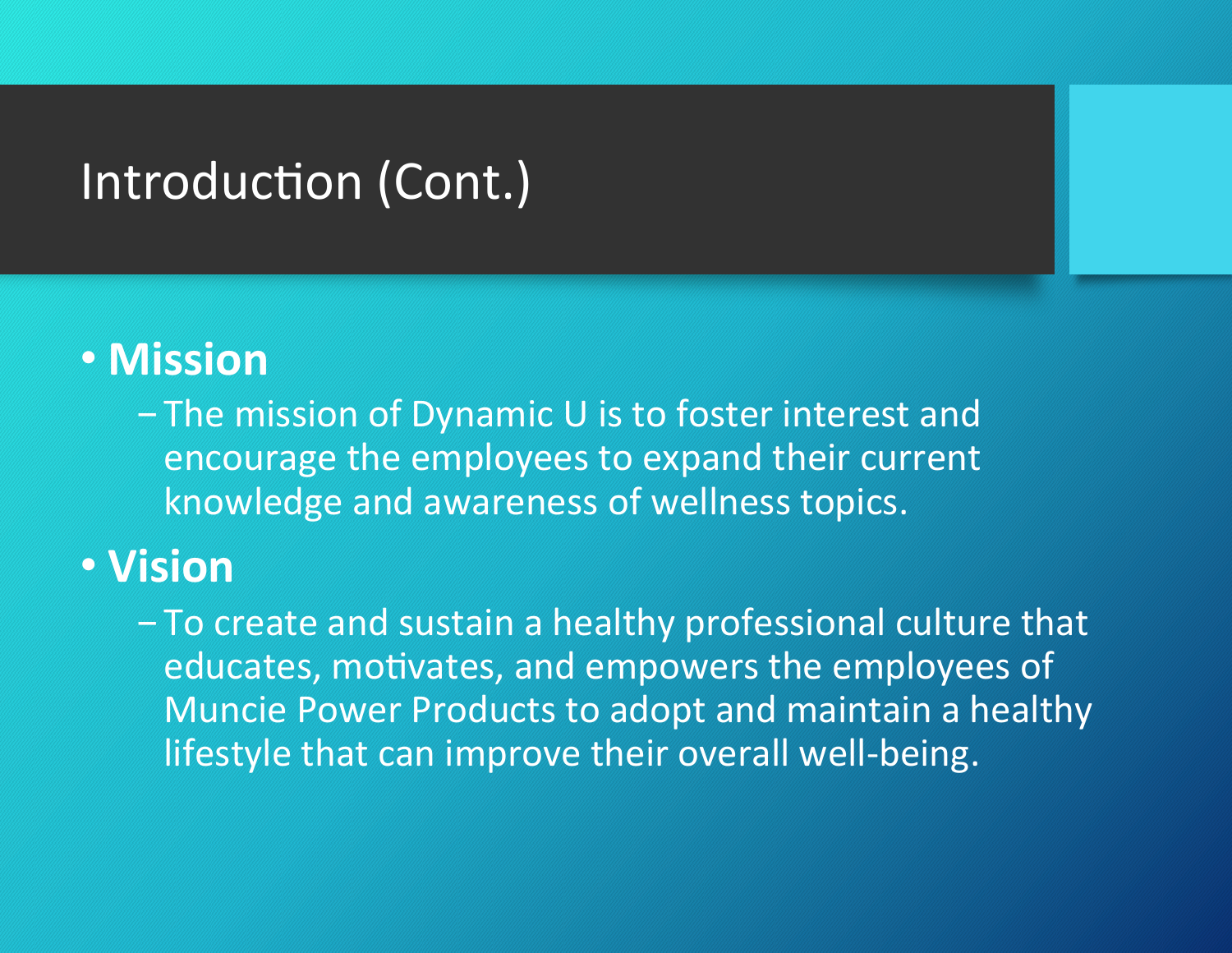## Dynamic Strategy

#### **• Objective**

- To improve knowledge and awareness of overall wellness and health topics through education and promotion.

#### • **Goals**

- Increase opportunities for employee socialization by creating monthly activities.
- Have at least 10 employees participate in awareness activities by the end of the year.
- Motivate 8 employees to make healthy behavior changes through education of awareness topics throughout the year.
- Increase employee awareness of the eight dimensions of wellness by  $5\%$  by the end of the program.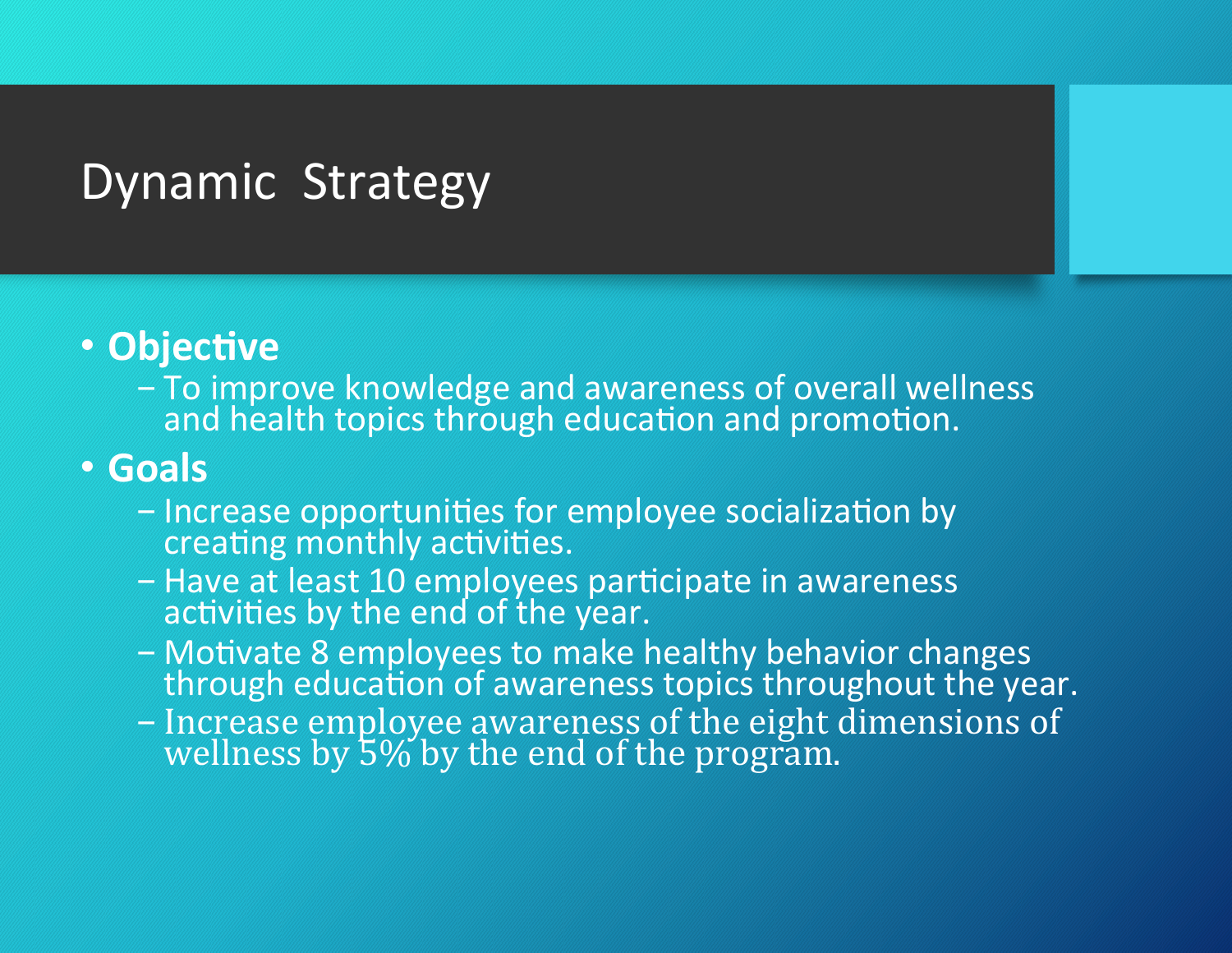# Dynamic U Strategy (Cont.)

#### **• Tactics**

- Develop monthly awareness topics
- Deliver awareness topics through email
- Educate employees on monthly awareness topics
- Conduct lunch and learns that feature TED talks
- Decorate bulletin boards to coordinate with awareness topics
- Distribute stickers to employees each time he/she participates in a program or activity
- Implement surveys every 6 months through email
- Provide opportunities for employees to offer feedback for future awareness topics